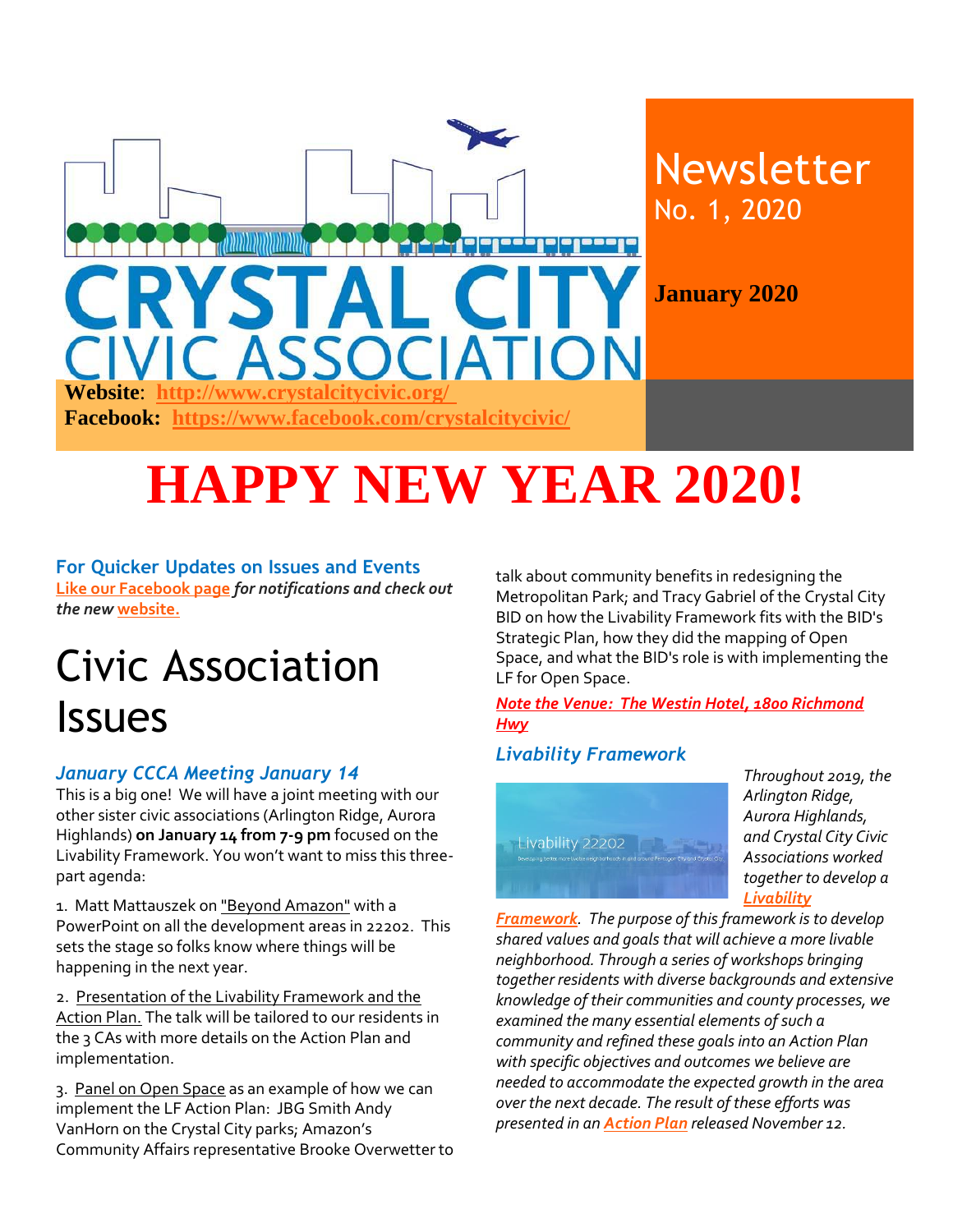*We will be conducting a series of charette workshops in January to March and beyond on key elements in the Action Plan. The January 14 3 CA meeting is the "launch" of this process.*

#### *Arlington County Civic Federation Support*

The Livability Framework was presented December 17 t the Civic Federation of over 60 civic associations. The following resolution was introduced for future consideration:

*"Whereas, Arlington County is pursuing a massive density increase in the 22202 area;*

*Whereas, the Livability Framework developed by the three neighborhoods adjacent to Amazon's proposed new Headquarters 2 may have some applicability and use4fulness in other areas of the County;*

*Whereas, all areas of the County depend a lot on the revenue-generation from development in the 22202 area,*

*Now therefore be it resolved that the Arlington County Civic Federation:*

*Supports the development of the livability Framework as a tool for reviewing impacts holistically, including both the proposed building site and its neighboring communities;*

*Calls on the County to acknowledge the creation of the Livability Framework and recognize the viability of the Framework for tackling development challenges with holistic strategies based on shared livability themes to maintain and create better, more livable areas."*

#### *Interview on Crystal City:*

*Your President was interviewed a few weeks ago by Renee Fisher on her podcast of This Sold House about Crystal City. I don't know what kind of audience they have (she doesn't either), but I actually feel fairly good at how the interview came out. [Thought you'd like to hear it.](https://www.icloud.com/attachment/?u=https%3A%2F%2Fcvws.icloud-content.com%2FB%2FAYBeVQ030B1VUMsTTtEvaqHlrwSpAZVZPM-dyQFIBdIoyeHSLW9pPhTq%2F%24%7Bf%7D%3Fo%3DAt2sQwLd0FFbYm275XUvdVw5mj10n721vAMr7G3M_tWe%26v%3D1%26x%3D3%26a%3DCAogvFA_8a6R4Xjxan0rTnQcZP-gwNcyci81btGSlqIYxuYSJxDd8ank7i0Y3YGluPgtIgEAKggByAD_YovEU1IE5a8EqVoEaT4U6g%26e%3D1578518528%26k%3D%24%7Buk%7D%26fl%3D%26r%3D1209964B-18B1-4652-832B-0674DCFEF211-1%26ckc%3Dcom.apple.largeattachment%26ckz%3D0E9B36D8-B2BB-4AF5-B7E8-D86966BBA9C8%26p%3D28%26s%3DpsjRjX7aDe7a5EkeEd5ebcpm8aA&uk=6DFpYGHlzlcXV08TQjFWLg&f=Sold%20House%20121119%20C%20Fuller%20Crystal%20City%20%28-16d%29.mp3&sz=57701888)*

#### *Reminder of 2020 Annual Dues*

*Dues are assessed on a calendar year for \$10 and can be renewed online on our website. If you haven't renewed, please do so by February 1 in order to remain a voting member and continue receiving the Newsletter and emails.*

### Amazon in Crystal City

#### **Amazon HQ2 surpasses 400 employees. Here's how it will grow in 2020 and beyond**

Amazon said its second headquarters has reached and surpassed its first-year hiring goal, according to a yearin-review post published Friday on the company's Day

One blog. "We have more than 400 employees working from our leased office space on Crystal Drive, 18th Street S and South Bell Street in Arlington," the unsigned post reads. It's still a fledgling campus, but Amazon expects it to grow quickly. By the end of 2020, Amazon plans to reach nearly 1,600 employees at the Arlington headquarters, and by December 2021 it expects more than 3,500 workers. The hiring will accelerate further in 2023 and beyond, once the two 22-story towers deliver at Pentagon City's Metropolitan Park. **[Read more here.](https://www.bizjournals.com/washington/news/2019/12/30/amazon-hq2-surpasses-400-employees-hereshow-it.html?ana=e_ae_set1&j=90417671&t=Afternoon&mkt_tok=eyJpIjoiTUdNd01EY3dZVGRsTldaaCIsInQiOiJiZlpcL3lZbklhM0JFeHRST3d4aXFwTWZ1WGlOTVFISUsrdmkxUTZEVDkrUjZIXC8xSDNHOUVTdDNUWjV2WXRnY2NUd1RJdU9CaEM3WlRRT1R3T0hsNG1RRmR2MGJIWXRXME9nTklScU0wZWZkeUxwZ2RcL1VpN1BialdoNUQ2KzNlcSJ9)**

#### **American Legion Redevelopment to Get \$1 Million Affordable Housing Grant from Amazon**

A third of Amazon's \$3 million June donation for affordable housing in and around Arlington will go to the redevelopment of the American Legion post in Virginia Square. In 2016, APAH bought the 1.3-acre property, and the County Board in February approved a plan to tear it down in 2020. In its place will go 160 units of housing with a mix of one-, two- and three-bedroom apartments, all at different levels of affordability. Half of the units will go towards housing low-income veterans, and plans to open to residents on a first-come basis are set for summer 2022. In addition to Amazon's June donation, the company has announced it will match employee donations to select housing- and homelessness-related nonprofits in and around Arlington, including AHC Inc., APAH, Carpenter's Shelter, and more. **[Read more here.](https://www.arlnow.com/2019/12/05/american-legion-redevelopment-to-get-1-million-affordable-housing-grant-from-amazon/?mc_cid=e68a4eb820&mc_eid=e22d65c5c2)**

#### **Amazon Makes Holiday Donation to Local Affordable Housing Group**

On December 10, officials from Amazon's charity group AmazonSmile met with residents at affordable housing developer AHC Inc.'s Gates of Ballston property, distributing school supplies, board games, and more. Amazon's donation was made in effort to support AHC's educational programming for residents utilizing the AHC's AmazonSmile Charity List, an online wish list platform. The donated items will be distributed across AHC's five different community centers in Northern Virginia with children's educational programming, which benefits dozens of students ranging from kindergarten to 12th grade.

#### **Housing Index: November brings home sales near Amazon's HQ2 back to reality**

Home prices in the neighborhoods where Amazon.com Inc. (NASDAQ: AMZN) is setting up its second headquarters dipped to below pre-HQ2 prices for the first time since the company made the announcement just over a year ago. The median sale price for all home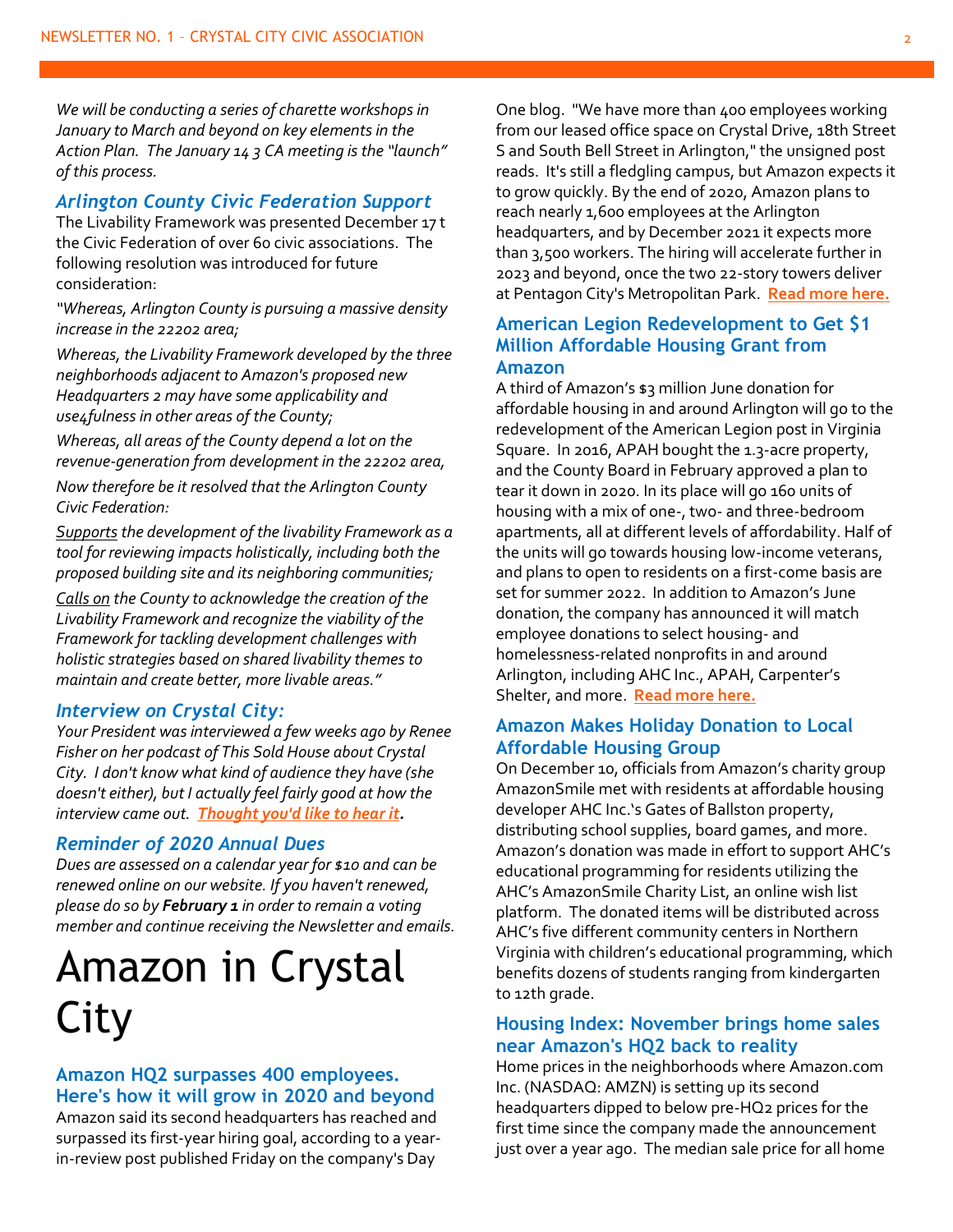types in the HQ2 ZIP code, Arlington's 22202, for the month of November was \$507,500 — a 12% drop from median prices in November 2018 and about \$300,000 lower than what homes sold for in October — according to data provided by MarketStats by ShowingTime, based on listing activity from Bright MLS. The last time prices were this close to half a million dollars was in September of 2018, when Arlington was still just on the short list of 20 cities for Amazon's HQ with D.C. and Montgomery County. **[Read more here.](https://www.bizjournals.com/washington/news/2019/12/11/housing-index-november-brings-home-sales-near.html?ana=e_wash_bn_editorschoice&j=90368121&t=Breaking%20News&mkt_tok=eyJpIjoiWXpGak1qYzNabU15TURFeSIsInQiOiI2N0FUUFFMOHRkcnF1dTR6U1hMclF5VFpMNUZCcmc4c3gzSmMrMkFzdHBmYk0xVGgrZ1JcL3lKOUZMYXd4Q3NTK25IZFhFN3I5aTRHQnJBeldJQm1uTTNzV1RIdVBhQlk3b3ZuM3dETXB6T09Idjdtc2JYekxFT1hmVFhHUElaV2cifQ%3D%3D)**

### Crystal City in Development

#### **Amazon kicked off a development boom in Arlington. Here are the biggest projects planned for its backyard**

Amazon's second headquarters is still only in its most fledgling stages, with the company earning approval December 14 to start its first new construction.. Yet developers have already targeted the South Arlington neighborhoods adjacent to HQ2 for a massive increase in construction. Arlington once faced a crisis of an excess of empty office space in its Crystal City neighborhood, with soaring vacancy rates straining the county's budgets. Now developers are proposing plenty of new office construction to meet the Amazon-induced demand, a once-unthinkable change for the area.

And Amazon's development partner and landlord, JBG Smith Properties, is chief among the companies lining up to do business as the dominant landowner in the area. JBG Smith has a total of 6.9 million square feet of development in the pipeline, and has already submitted plans for half a dozen new projects separate from Amazon's HQ2 buildings.

In all, Amazon included, there are a dozen projects that were either proposed, entitled or delivered over the course of the last year. While there are surely more to come, **[the slides attached](https://www.bizjournals.com/washington/news/2019/12/17/amazon-kicked-off-a-development-boom-in-arlington.html?ana=e_ae_set1&j=90363121&t=Afternoon&mkt_tok=eyJpIjoiWW1NMFlqVXdZalExTkRJeiIsInQiOiIrNkRHbXZuK0VGa2MyOEtCM3BMN0FrZnp6YXZMWGlJMFdaUjFoTWhYQitOTzMzUmFyK2RsdVpLWUpNRVBzcFJ4dWo3WENOcWhoZnBnV2RWRVB3OXkwTktlMGo5ODBUMTk0WHZWWFkxYnNrU3JLb1oxRVpJMm52K3cyWFwvUHhKUkUifQ%3D%3D)** have details on all the biggest developments on the way for Crystal City and Pentagon City.

#### **Closing of The Connection Library**

*Despite our best efforts, our beloved Pop Up Library in the underground is closing December 27. Our efforts now are on getting a permanent library in Crystal City as a community benefit. We're continuing to work on this and will be meeting with the County Manager in* 

#### *January to discuss the future. Keep sending him emails--it helps. The following message was posted on the Library website:*

"After 3 years in Crystal City, the Connection Pop-up Library will close its doors on December 27, 2019. The Library would like to thank everyone who has supported the Connection Pop-up Library and the staff who have worked there. The Connection opened its doors in September of 2016 and was planned as a temporary pop-up project designed to integrate the Library into the daily lives of Arlington residents in Crystal City. This closure is a mutual decision between the County and the landlord, JBG, and was written into the leasing agreement. Connection patrons are encouraged to use the Aurora Hills Branch Library, located 0.8 miles west on 18th Street, behind Fire Station 5. …

Serving our Communities in Ever Evolving Ways: Popups allow libraries to innovate, engage with new users and experiment with new service models. The Library and staff are very grateful for the opportunities we had in Crystal City, and we thank you for your continued support of Arlington Public Library."

#### **JBG Smith Development Timeline**

- Ongoing Construction at Central District Retail 1550 & 1770 Crystal Dr; Key Completion Milestones:
	- o Crane Removal April 2020
	- o Top Out April 2020
	- o 15th Street Sidewalk August 2020
	- o Crystal Drive Sidewalk September 2020
	- o Crystal Drive Travel Lane September 2020
- 1900 Crystal Dr is scheduled for SPRC #3 on 12/19; 12/19; County Board consideration Feb 2020
- Riverhouse Apartments on 7/22, an application for revisioning was submitted;
- $2121$  Crystal Dr (Dining in the Park) 4.1 approved, minor site plan amendment forthcoming
- Preliminary 4.1 applications for 2000 & 2001 South

Bell, 223 23rd St. & 2300 Crystal Dr, and 2525 Crystal Dr were submitted on 10/1;

Preliminary  $4.1$  application for  $101 S. 12$ <sup>th</sup> St submitted

● In total, these projects consist of ~5M sf of new development, including: – ~4K apartment units; – ~800K sf of commercial office; – ~330K sf of ground floor retail

#### **Transportation Plans for Remaking 15th Street**

*The County plans to redevelop 15th Street as a crossroads with the new Clark-Bell connection currently underway. Unfortunately, this plan includes a median strip "cum park" between the east- and west-bound lanes of 15th*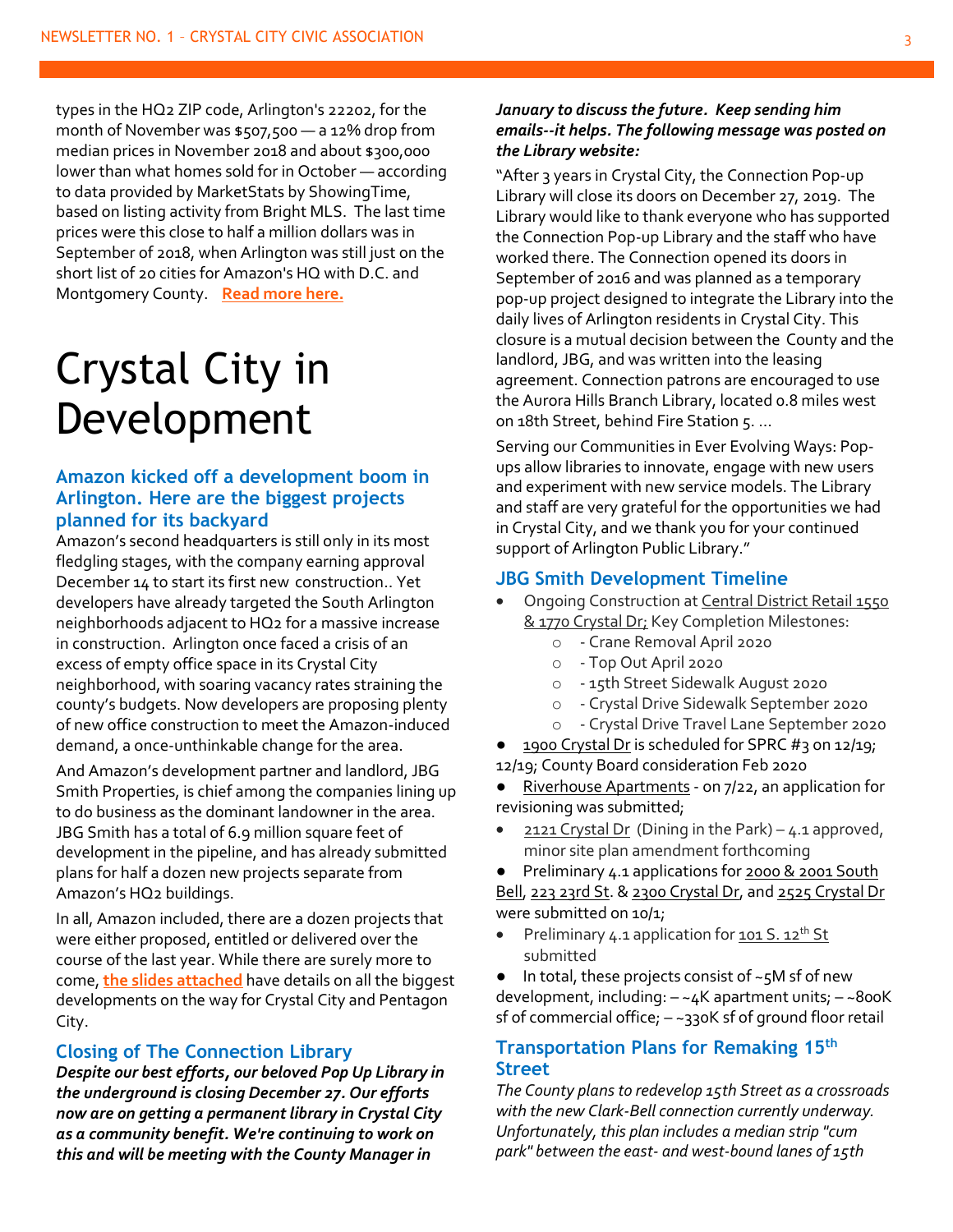*Street that we have long and repeatedly protested as useless, ever since the Sector Plan negotiations prior to 2010. The County Planning process has been seriously flawed. After CCCA voting members at our November 13 Annual Meeting approved the resolution quoted above, we learned that a compromise solution may be in the making. We will keep you informed.*

#### **Met Park**

On December 14, the Arlington County Board unanimously approved a slew of zoning changes and permits tied to the tech giant's plans for a new development at Metropolitan Park, seven months after Amazon first submitted its application. The vote represents the most meaningful hurdle the Seattle company has cleared in setting up a second headquarters since county officials approved an incentive agreement in March. **[Read more here.](https://www.bizjournals.com/washington/news/2019/12/14/amazon-earns-approval-for-its-first-new-hq2.html?ana=e_wash_bn_breakingnews&j=90349001&t=Breaking%20News&mkt_tok=eyJpIjoiTUdZeE1XRm1OVEkxTkRFMSIsInQiOiJNZ2s1VlJQNm5LY0tRRVBvOGVxeXNtN3VpZktqd05DN1BpVHYyRTZSYkRLY0Izc2dVK21cL3R6TFpBN25acjBPYjlkeDlSR3VnNTJ4WnFqNklNZnlKWXBXOTFhZ1JzK1hzaDgxUzVCaE9yRmNJUVpTaVZ4czdFdjJxSnQzWW1sNlIifQ%3D%3D)** *But see following article from our perspective.*

#### **Amazon's promise of extensive HQ2-tied community benefits not enough for some Arlington neighbors**

Amazon grabbed headlines when the county first released the community benefits package attached to the Metropolitan Park project in Pentagon City, which includes a pair of 22-story office towers totaling 2.1 million square feet. The company will send \$20 million to Arlington's affordable housing loan program, the largest such individual contribution to the fund in the county's history, and has committed to a host of improvements on the Met Park property involving open space, transportation and public art.

Though Amazon's proposed investments may seem substantial, some people residing close to Met Park feel that these benefits will inevitably fall short in mitigating the impacts of the construction. The 22202 civic associations have begun urging the county to adopt a more holistic approach when pressing Amazon for community contributions, in order to ensure the company pays for improvements that stretch beyond the boundaries of each of its properties. But in this proposal they see more of the same, siloed approach that has left them frustrated with Arlington officials in the past. The money for housing is still inadequate to meet the size of the impact Amazon is likely to have on the local market.

Arlington officials don't share the same trepidation. They argue the company has delivered on its promises to be a good neighbor with its offers for community improvements, and they see little reason to deviate from

the same planning process that has served the county well over the years.

Amazon will return to the board soon enough, considering that Met Park is just one piece of the HQ2 puzzle. Sometime next year, the tech giant is expected to submit its plans for new office buildings at the 10-acre Pen Place, just north of Met Park, giving the county another chance to extract concessions. And that gives community activists some hope they can convince the county to change its ways.

Yet local leaders say Amazon could make a big difference directly, if the county would only ask. Open space is another emphasis for many neighbors, considering the urbanizing landscape in Pentagon City. Specifically, the county could set up some sort of open space fund for the neighborhood, letting Amazon and other companies moving in contribute cash so that the county can snatch up park land when it becomes available — not just on the sites of individual developments. It is an approach a variety of community leaders have tried to champion directly in conversations with Amazon and development partner JBG Smith.

Community organizers argue the board and county staff alike have not moved quickly enough to address this issue and a host of others. Even though Arlington leaders have praised the community's work to organize a holistic conversation on "livability" in the neighborhoods adjacent to HQ2, the county has yet to meaningfully change its practices.

#### *Crystal Houses Project Still Has Problems*

*Although the County Board unanimously approved on December 14 the developer's proposal to expand the property, the three 22202 civic associations tried unsuccessfully for modifications because we felt the proposal was weak and had deficiencies. We are not happy with the flawed process nor the outcome:*

*1. Parking: Board approval of additional parking spaces violates its own zoning restrictions that NO surface parking is permitted in that district.*

*2. The urban orchard with fruit trees was not wanted by the community. We requested a park. Who will maintain the trees and pick up the fruit?*

*3. No access is provided through the two block long building along South Eads Street. Simple design changes could have allowed for Crystal House residents to penetrate through that large building.* 

*4. Affordable Housing sounds great. But turning over space to the County to build 47 units instead of incorporating them into the proposed two new towers not only delays housing (when will the County have the*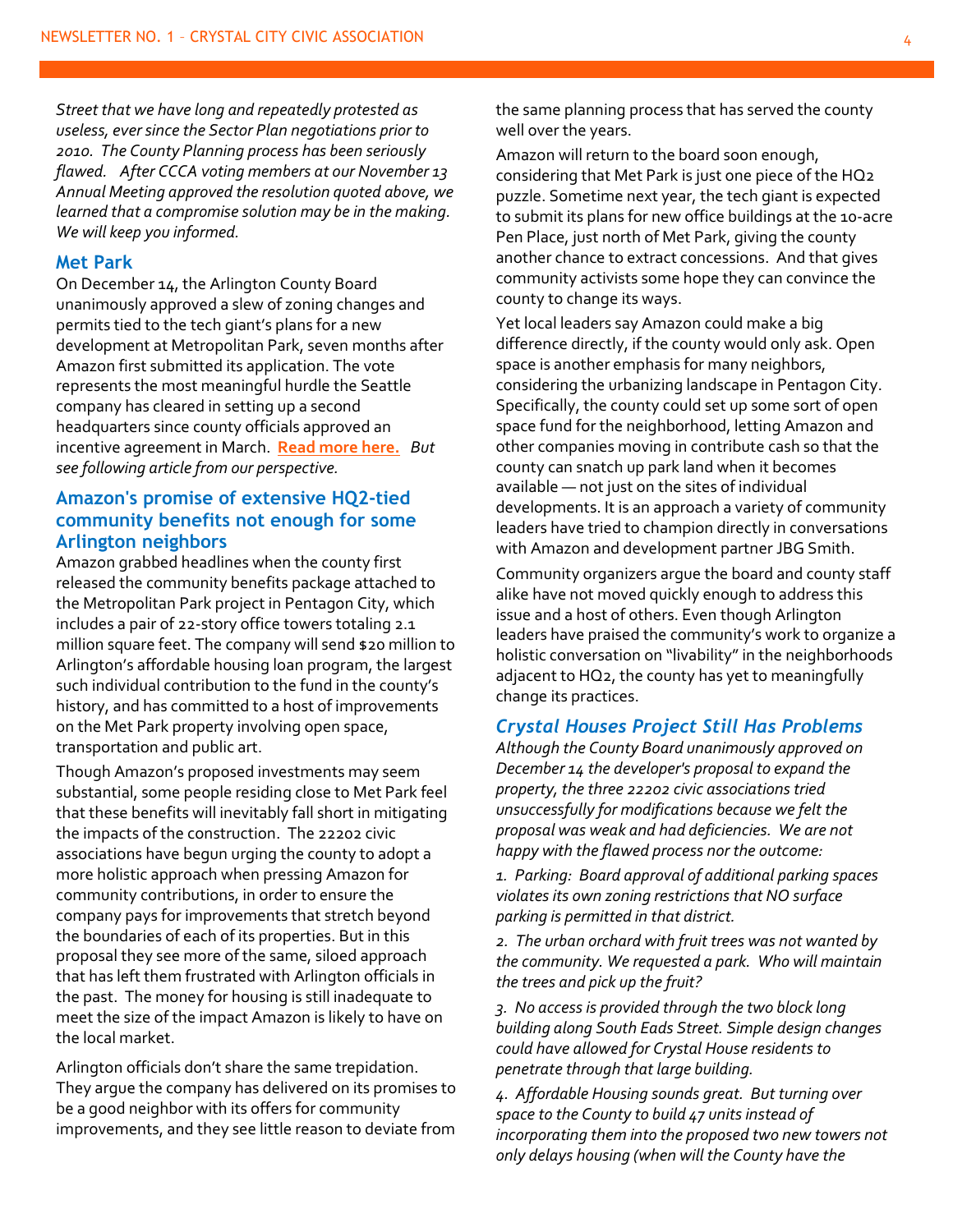*money?) and segregate affordable housing, excluding future residents from the amenities in the Other Crystal House buildings.*

#### **[Read the County "take" here.](https://newsroom.arlingtonva.us/release/board-approves-crystal-houses-development/)**

#### **I-66 toll money shift could be key to major VRE, Metro expansion**

A piece of Interstate 66 toll money could be the key to major Metro and Virginia Railway Express improvements. The change for the use of I-66 inside the Capital Beltway toll revenue would allow Virginia to sell bonds to help pay for the construction of the rail projects. Low-interest federal transportation loans could be used to finance construction. At least \$10 million per year in toll revenues would remain reserved for other improvements along the corridor like additional commuter bus services. Virginia officials and the Northern Virginia Transportation Commission are in the final stages of negotiations to dedicate a portion of toll revenue to construction of a new Metro station or tunnel(s) near Rosslyn and the construction of a second Long Bridge freight and commuter rail span between Virginia and D.C. **[Read more here.](https://www.insidenova.com/news/regional/i--toll-money-shift-could-be-key-to-major/article_cb144732-20c7-11ea-80ac-fb59c30aa5b5.html#utm_source=insidenova.com&utm_campaign=%2Fnewsletters%2Finsidenova-top-stories%2F%3F-dc%3D1576602883&utm_medium=email&utm_content=read%20more)**

#### **Union accuses contractors, owners of Amazon buildings of labor violations**

In a 24-page report based on its own investigation, the Eastern Atlantic States Regional Council of Carpenters alleges multiple violations of federal labor law by general contractors, subcontractors and labor brokers who supply workers for projects owned and managed by four development companies and intended for Amazon. Three of the structures under renovation are owned by JBG Smith and are temporary space for Amazon employees in Arlington until their permanent headquarters is built. A warehouse in Springfield and data centers in Manassas and Sterling are also cited. **[Read more here.](https://www.washingtonpost.com/local/virginia-politics/union-accuses-contractors-owners-of-amazon-buildings-of-labor-violations/2019/12/12/36900d8c-1b66-11ea-8d58-5ac3600967a1_story.html?utm_campaign=afternoon_buzz&utm_medium=Email&utm_source=Newsletter&wpisrc=nl_buzz&wpmm=1)**

Amazon says it fired the contractor in question and pledged to ensure prevailing wages are paid to construction workers, while providing labor compliance oversight going forward, the **[Washington Post](https://www.washingtonpost.com/local/virginia-politics/amazon-gets-final-okay-for-its-new-hq-in-arlington-despite-organized-labor-protest/2019/12/14/40b37760-1c90-11ea-b4c1-fd0d91b60d9e_story.html)  [reported.](https://www.washingtonpost.com/local/virginia-politics/amazon-gets-final-okay-for-its-new-hq-in-arlington-despite-organized-labor-protest/2019/12/14/40b37760-1c90-11ea-b4c1-fd0d91b60d9e_story.html)**

#### **South Clark-Bell Street Demolition**

The contractor has completed the structural concrete work and concrete barrier construction. The remaining work includes bringing in fill material for green spaces, top soil, grass pavers, guardrails, and flat work such as concrete entrances, curb and gutter, and sidewalk paver replacement. Dominion Energy is scheduled to energize the new traffic cabinet at the end of December. This will allow the contractor to complete the replacement of the

traffic signals and pedestrian signals at the Route 1 and 20th Street South intersection. Completion of the project is anticipated in winter 2020. **[Visit the project](https://lnks.gd/l/eyJhbGciOiJIUzI1NiJ9.eyJidWxsZXRpbl9saW5rX2lkIjoxMDYsInVyaSI6ImJwMjpjbGljayIsImJ1bGxldGluX2lkIjoiMjAxOTEyMTEuMTQxNzY1MTEiLCJ1cmwiOiJodHRwczovL3Byb2plY3RzLmFybGluZ3RvbnZhLnVzL3Byb2plY3RzL3NvdXRoLWNsYXJrLWJlbGwtc3RyZWV0LWRlbW9saXRpb24vIn0.2FgxZZ84PiICd_eQ6wdbpl-Kz8AJxVBRRfVnvE5Z4Ek/br/72723051226-l)  [page.](https://lnks.gd/l/eyJhbGciOiJIUzI1NiJ9.eyJidWxsZXRpbl9saW5rX2lkIjoxMDYsInVyaSI6ImJwMjpjbGljayIsImJ1bGxldGluX2lkIjoiMjAxOTEyMTEuMTQxNzY1MTEiLCJ1cmwiOiJodHRwczovL3Byb2plY3RzLmFybGluZ3RvbnZhLnVzL3Byb2plY3RzL3NvdXRoLWNsYXJrLWJlbGwtc3RyZWV0LWRlbW9saXRpb24vIn0.2FgxZZ84PiICd_eQ6wdbpl-Kz8AJxVBRRfVnvE5Z4Ek/br/72723051226-l)**

#### S**ynetic Theater Mural in Crystal City Now**



A mural featuring detailed pink and mint line work on the outside of Synetic Theater, on S. Bell Street in Crystal City, is now complete. The

**Complete**

mural was painted in November.

#### **New Urgent Care Facility to Open on 23rd Street**

*Good News:* Virginia Hospital Center is moving its urgent care facility on Carlin Springs Road to its new location at 764 23rd St.. It's scheduled to open at the new location in the first week of January 2020. Similar to the previous operation at Carlin Springs, this new location will offer immediate care from 8am to 8pm every day of the week (only closed on Thanksgiving and Christmas Day). Walk-ins are welcome and no appointment is necessary. They will offer appointments and will be starting a new service at this location which will allow individuals to call ahead or go on-line to "reserve a spot" for an immediate care appointment. In addition to the immediate care services, they will also be adding primary care and obstetric services at this location. They are currently hiring physicians for those services and expect to have them up and running by the end of the first quarter. **[See the website here.](https://www.vhcphysiciangroup.com/news/2019/12/urgent-care-closing-immediate-care-opening/)**

### **Fees for Long Bridge Park Fitness Pools**

| <b>ARLINGTON</b>                                                                                                                                                                        | <b>Membership Type</b> |              | Proposed Resident Fee Proposed Non-Resident<br>Fee |
|-----------------------------------------------------------------------------------------------------------------------------------------------------------------------------------------|------------------------|--------------|----------------------------------------------------|
|                                                                                                                                                                                         | <b>Child Daily</b>     | \$5.00       | \$6.25                                             |
| Non-Resident daily<br>fees incur a 25%<br>surcharge based on FWG<br>recommendations<br>Non-Resident<br>membership passes<br>include a 30% surcharge<br>based on FWG<br>recommendations. | Child 10-Visit         | \$45.00      | \$58.50                                            |
|                                                                                                                                                                                         | Child 25-Visit         | \$110.00     | \$143.00                                           |
|                                                                                                                                                                                         | Child 6-Month          | \$200.00     | \$260.00                                           |
|                                                                                                                                                                                         | Child Indoor Season    | \$275.00     | \$357.50                                           |
|                                                                                                                                                                                         | <b>Child Annual</b>    | \$350,00     | \$455,00                                           |
|                                                                                                                                                                                         | <b>Adult Daily</b>     | \$9,00       | \$11.25                                            |
|                                                                                                                                                                                         | Adult 10-Visit         | \$81.00      | \$105.30                                           |
|                                                                                                                                                                                         | Adult 25-Visit         | \$198.00     | \$257.40                                           |
|                                                                                                                                                                                         | Adult 6-Month          | \$360.00     | \$468.00                                           |
|                                                                                                                                                                                         | Adult Indoor Season    | \$495.00     | \$643.50                                           |
|                                                                                                                                                                                         | <b>Adult Annual</b>    | \$630.00     | \$819,00                                           |
|                                                                                                                                                                                         | Senior Daily           | <b>S6.00</b> | \$7.50                                             |
|                                                                                                                                                                                         | Senior 10-Visit        | \$54.00      | \$70.20                                            |
|                                                                                                                                                                                         | Senior 25-Visit        | \$132.00     | \$171.60                                           |
|                                                                                                                                                                                         | Senior 6-Month         | \$240.00     | \$312.00                                           |
|                                                                                                                                                                                         | Senior Indoor Season   | \$330.00     | \$429.00                                           |
|                                                                                                                                                                                         | Senior Annual          | \$420.00     | \$546.00                                           |
|                                                                                                                                                                                         | <b>Family Daily</b>    | \$25.00      | \$32.50                                            |
|                                                                                                                                                                                         | <b>Family Annual</b>   | \$1,750,00   | \$2,275.00                                         |
|                                                                                                                                                                                         | Matinee                | \$5.00       | \$6.25                                             |

#### **Shoppers Closed Potomac Yard Store**

The supermarket, at 3801 Richmond Highway, was expected to close by the end of January, but suddenly closed December 21. Other Shoppers stores in Manassas, Baltimore and Severn (Maryland) are also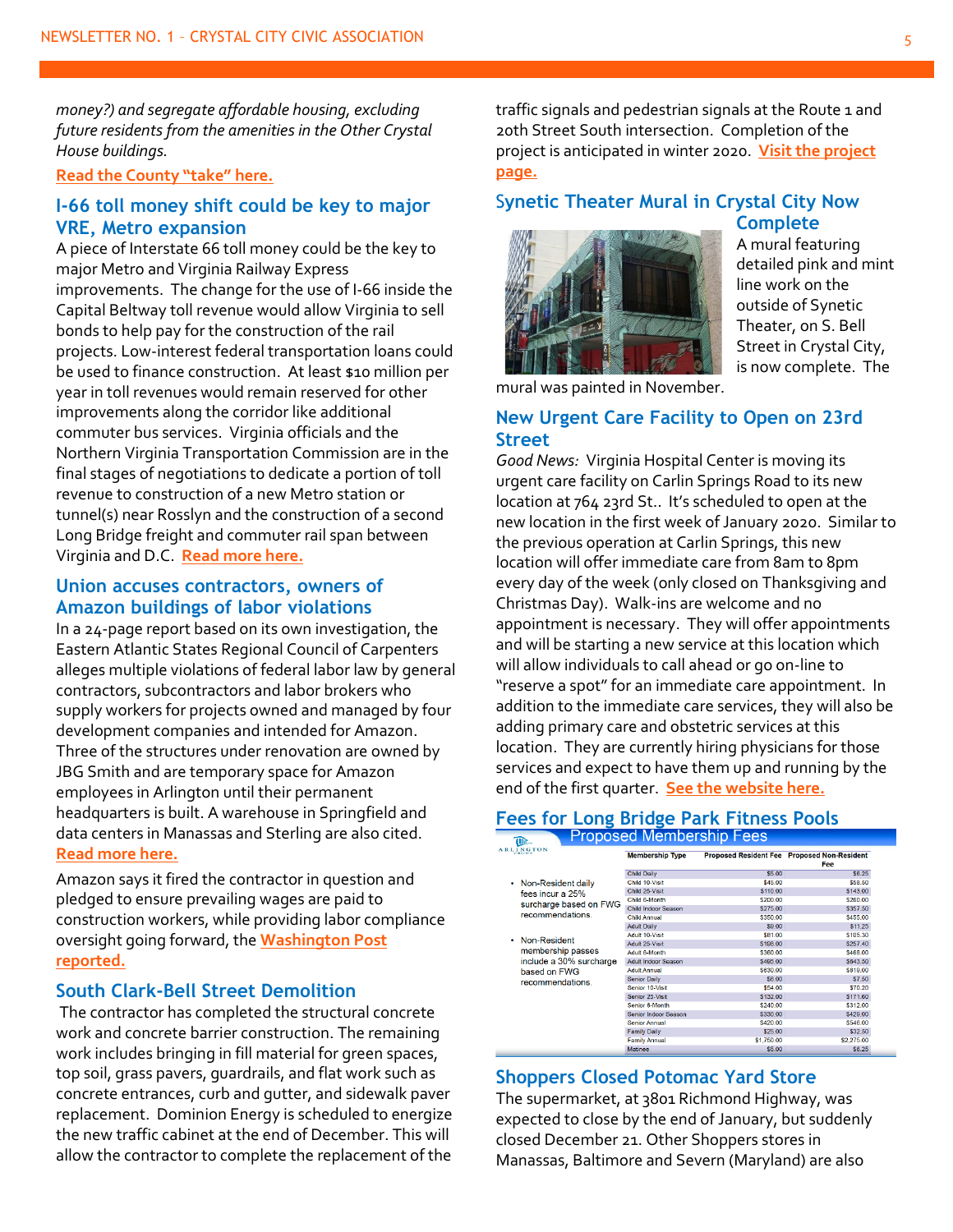closing, and the company is selling 13 other locations. The shopping center at Potomac Yard is slated for a major redevelopment that will see the existing big box stores close to make way for a more dense mixed-use community. **[Read more here.](https://www.alxnow.com/2019/12/06/just-in-shoppers-to-close-potomac-yard-store/?mc_cid=ac8f6e462e&mc_eid=e22d65c5c2)**

#### **County Board Advances Crystal City-DCA Pedestrian Connection to Design Phase**

The Arlington County Board approved a funding agreement December 17 that will advance the proposed Crystal City-National Airport pedestrian connector to a preliminary design phase. The county plans to use up to \$9.5 million in federal funds for an environmental impact study and preliminary design work. **[Read more here.](https://www.arlnow.com/2019/12/12/county-board-to-advance-crystal-city-dca-pedestrian-connection-to-design-phase/?mc_cid=40b151b54a&mc_eid=e22d65c5c2)**

#### **Bluebird Boxes Installed along Long Bridge Park**

Partnering with the Virginia Bluebird Society (VBS), the Crystal City BID has installed four bird boxes along Long Bridge Park. The boxes are specially designed to attract Eastern Bluebirds and other native species and to keep predators out. VBS tracks the number of fledged birds from their boxes and releases annual reports available online. Learn how you can further support Virginia native bird species by visiting the VBS website. **[Read more](http://www.virginiabluebirds.org/about-bluebirds/feeding-bluebirds/)  [here.](http://www.virginiabluebirds.org/about-bluebirds/feeding-bluebirds/)**

#### **Sport&Health to Expand, Renovate Location Near HQ2**

Citing the arrival of Amazon's HQ2, the parent company of Sport&Health says it will be expanding and renovating its fitness club in Crystal City. The expansion will add 8,000 square feet to the club at 2231 Crystal Drive, adding additional space for strength training and studios to a location that already includes a cycle studio and indoor salt water pool. The work is expected to begin this spring and wrap up this summer. The club will remain open during construction. **[Read more here.](https://www.arlnow.com/2019/12/31/sporthealth-to-expand-renovate-location-near-hq2/?mc_cid=7e80e11e2c&mc_eid=e22d65c5c2)**

#### **Bozzelli's Expanding Into Larger Space in Crystal City**

A space-themed pizza shop and deli in Crystal City plans to take off into a bigger space down the block. Bozzelli's, an "intergalactic" deli serving pizza and sandwiches, first opened at 2600 Crystal Drive in 2010. Nearly a decade later, the restaurant is moving to the opposite corner of the street where it will have room for an expansive dining room and bar. **[Read more here.](https://www.arlnow.com/2019/12/13/bozzellis-expanding-into-larger-space-in-crystal-city/?mc_cid=e843fe3894&mc_eid=e22d65c5c2)**

#### **Bun'd Up Opens at Pentagon Row**

Bun'd Up opened Saturday at 1201 S. Joyce Street, featuring Taiwanese-style steamed buns filled with traditional Korean toppings, such as miso-braised pork belly and kimchi. For now, Bun'd Up - which offers "a

modern, Korean twist on the original Taiwanese 'gua bao' with handmade buns — will have limited hours from Thursday through Sunday, open for lunch and dinner from 11 a.m. until 10 p.m. **[Read more here.](https://www.arlnow.com/2019/12/23/bund-up-opens-at-pentagon-row/?mc_cid=234b101c5e&mc_eid=e22d65c5c2)**

### Arlington County Issues

#### **Joint County Board and Civic Federation Meeting**

The County Board's annual organizational meeting will be held January 2 at 6:30 in the Arlington County Board Room located on the third floor of 2100 Clarendon Boulevard. After the County meeting, there will be a break for light refreshments in the lobby outside the County Board Room. There will then be a joint meeting around 7:30 of the County Board and the Civic Federation. County Board members will make brief presentations and then answer questions submitted by Federation Committees on the following topics:

- Flood mitigation planning;
- A larger budget for the independent County Auditor;
- Insurance options for civic associations;
- Reserve Fund balances;
- A two-year budget cycle;
- Zoning changes that may address the lack of affordable housing for the "Missing Middle" in Arlington;
- A contribution from Amazon to help address the lack of K-12 capacity in Arlington schools.

#### **Arlington County to Begin Missing Middle Housing Study in 2020**

The County Manager reviewed with the County Board December 17 a framework for the Missing Middle Housing Study, which is anticipated to begin in 2020. The study is under the Housing Arlington umbrella and will explore if and how missing middle housing could help address Arlington's limited housing supply and inadequate housing choices. Missing middle housing types—such as duplexes and triplexes—are currently restricted in many neighborhoods by Arlington's land use policy and Zoning Ordinance. Barriers to building them make it difficult to increase the County's housing supply and provide more choices at a broader range of prices.

The Missing Middle Housing Study is envisioned in three phases that will kick off in the second quarter of 2020. Starting from a blank slate with no proposed policy or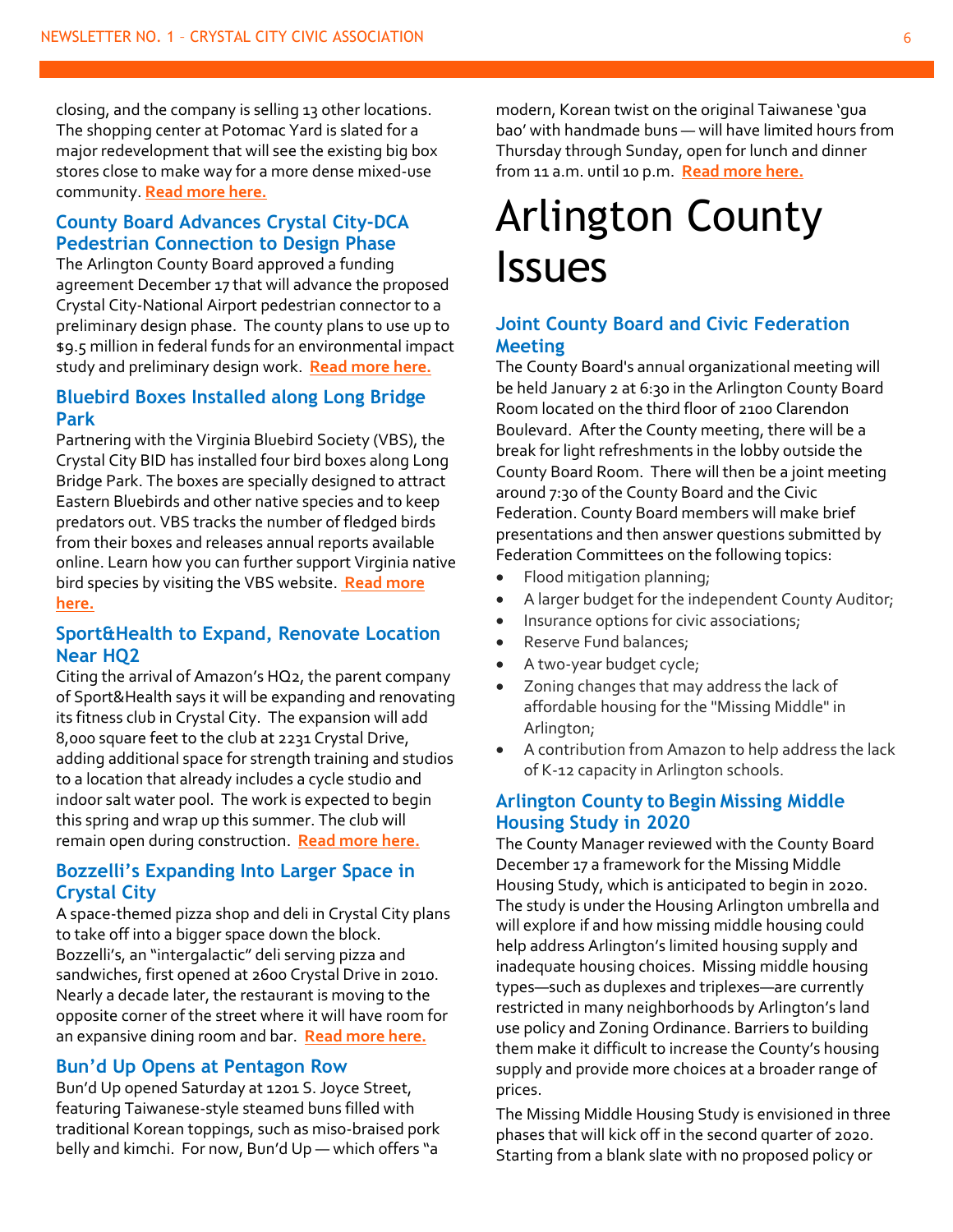zoning changes, a County-led team will use inclusive public engagement, a cross-disciplinary team of experts, extensive data collection and analysis, and an iterative design process to create study recommendations for the Board to consider. In addition to establishing a shared definition for the term missing middle, the study aims to:

- Determine if, and how, new housing types can help address the shortage of housing supply in Arlington;
- Locate where new housing types could be compatible with existing neighborhoods; and
- Identify what strategies could be employed to mitigate any negative impacts. **[Read more here.](https://newsroom.arlingtonva.us/release/arlington-county-missing-middle-housing-study/)**

#### **Elder Care Facilities Allowed in More Areas**

At their December Recessed Meeting, the County Board voted to amend the Zoning Ordinance to allow elder care facilities, including assisted living and similar facilities, in more areas. The amendments expand the permissible areas to 18 zoning districts, located near and along Arlington's major transportation corridors. The study, part of Housing Arlington's Land Use Tools Initiative, was an effort to promote housing options for seniors and persons with disabilities. Next steps include further study on elder care affordability. **[Read the](https://lnks.gd/l/eyJhbGciOiJIUzI1NiJ9.eyJidWxsZXRpbl9saW5rX2lkIjoxMDYsInVyaSI6ImJwMjpjbGljayIsImJ1bGxldGluX2lkIjoiMjAxOTEyMjAuMTQ2NTY3NTEiLCJ1cmwiOiJodHRwczovL25ld3Nyb29tLmFybGluZ3RvbnZhLnVzL3JlbGVhc2UvYXJsaW5ndG9uLXRvLWFsbG93LWVsZGVyLWNhcmUtZmFjaWxpdGllcy1pbi1tb3JlLWFyZWFzLyJ9.PLWUko9qMAnLEEVctcPfxscUBvKEp2BZvkOWmF04kYc/br/73412544037-l)  [complete news release.](https://lnks.gd/l/eyJhbGciOiJIUzI1NiJ9.eyJidWxsZXRpbl9saW5rX2lkIjoxMDYsInVyaSI6ImJwMjpjbGljayIsImJ1bGxldGluX2lkIjoiMjAxOTEyMjAuMTQ2NTY3NTEiLCJ1cmwiOiJodHRwczovL25ld3Nyb29tLmFybGluZ3RvbnZhLnVzL3JlbGVhc2UvYXJsaW5ndG9uLXRvLWFsbG93LWVsZGVyLWNhcmUtZmFjaWxpdGllcy1pbi1tb3JlLWFyZWFzLyJ9.PLWUko9qMAnLEEVctcPfxscUBvKEp2BZvkOWmF04kYc/br/73412544037-l) [View the staff presentation.](https://lnks.gd/l/eyJhbGciOiJIUzI1NiJ9.eyJidWxsZXRpbl9saW5rX2lkIjoxMDcsInVyaSI6ImJwMjpjbGljayIsImJ1bGxldGluX2lkIjoiMjAxOTEyMjAuMTQ2NTY3NTEiLCJ1cmwiOiJodHRwczovL2FybGluZ3RvbnZhLnMzLmFtYXpvbmF3cy5jb20vd3AtY29udGVudC91cGxvYWRzL3NpdGVzLzE1LzIwMTkvMTIvRWxkZXItQ2FyZS1Vc2VzLXN0YWZmLXByZXNlbnRhdGlvbi5wZGYifQ.V8P6j4H2iwGdfQPxH7zvZ3C1fpRwxqs2P4WB1pNB-tM/br/73412544037-l)**

#### **Message from Vice Chair Libby Garvey Regarding Aircraft Noise**

On December 20, Libby Garvey provided an update which you can read here. Key items are:

- 1) The joint RFP issued by Arlington and Montgomery Counties to hire a consultant to help us get good information to advocate for effective noise reduction from flights out of Reagan National Airport (DCA) will be evaluated early in 2020;
- 2) One of the selected contractor's first tasks will be to convene a public meeting to hear from both the Arlington and Montgomery communities about the aircraft noise problem, and their expectations for the study;
- 3) On December 17, Congressman Beyer introduced **[the Cleaner, Quieter Airplanes Act in the United](https://beyer.house.gov/uploadedfiles/cleaner_quieter_airplanes_act.pdf)  [States House of Representatives](https://beyer.house.gov/uploadedfiles/cleaner_quieter_airplanes_act.pdf)**. A companion bill was previously introduced in the United States Senate by Senator Ben Cardin (D-MD). See the **[press release](https://beyer.house.gov/news/documentsingle.aspx?DocumentID=4681)** from Congressman Beyer's office and **[the press release](https://www.cardin.senate.gov/newsroom/press/release/cardin-legislation-would-accelerate-development-of-quieter-airplanes)** from Senator Cardin's office.

#### **Video: Good Morning America Broadcasts from Fairlington**

ABC's Good Morning America aired a live segment from Abingdon Elementary in Fairlington December 11. The five-minute segment, hosted by meteorologist Ginger

Zee, highlighted a donation Amazon made to the nonprofit Rosie Riveters STEM program for girls. **[See](https://www.arlnow.com/2019/12/12/video-good-morning-america-broadcasts-from-fairlington/?mc_cid=40b151b54a&mc_eid=e22d65c5c2)  [the video here.](https://www.arlnow.com/2019/12/12/video-good-morning-america-broadcasts-from-fairlington/?mc_cid=40b151b54a&mc_eid=e22d65c5c2)**

#### **Glass Recycling: 1 Million Pounds and Counting**

*Note to multifamily apartment dwellers:* Arlington county only collects trash and recycling from single-



family houses whereas multifamily property managers contract with a trash and recycling service. If your building does not recycle glass,

then it would be good to take your glass to the purple recycling bin at the Aurora Hills Library loading dock. Glass material collected in the drop-off bins is sent to Fairfax for recycling and reuse as roadbed aggregate, pipe bedding in wastewater and storm improvement projects, as well as other construction materials. If it goes in your trash, then it does not get recycled. Do your part, even if your building management doesn't by renegotiating the contract with your building trash collector. **[Read more here.](https://newsroom.arlingtonva.us/release/glass-recycling-1-million-pounds-and-counting/)**

#### **Arlington County Names New Director of Economic Development**

Arlington County Manager Mark Schwartz announced December 12 that he has named Telly Tucker as Director



of Arlington Economic Development (AED), following an extensive search. Mr. Tucker most recently served as the Director of Economic Development for Danville, Va., where he managed

business and expansion projects that brought many new jobs to the City. Prior to his position in Danville, Mr. Tucker served as the Assistant Director of Economic Development in James City County, Va., as well as an Economic Development Specialist for the City of Lynchburg, Va. Mr. Tucker will step into the role in mid-January. **[Read more here.](https://newsroom.arlingtonva.us/release/arlington-county-names-new-director-of-economic-development/)**

#### **3 Benefits of a Silver-level Bicycle Friendly Community You Can Enjoy Right Now**

Arlington County was honored once again as a Bicycle Friendly Community from the League of American Bicyclists. Our County is one of just over 100 communities honored with a Silver-level designation, out of 488 communities evaluated by the program.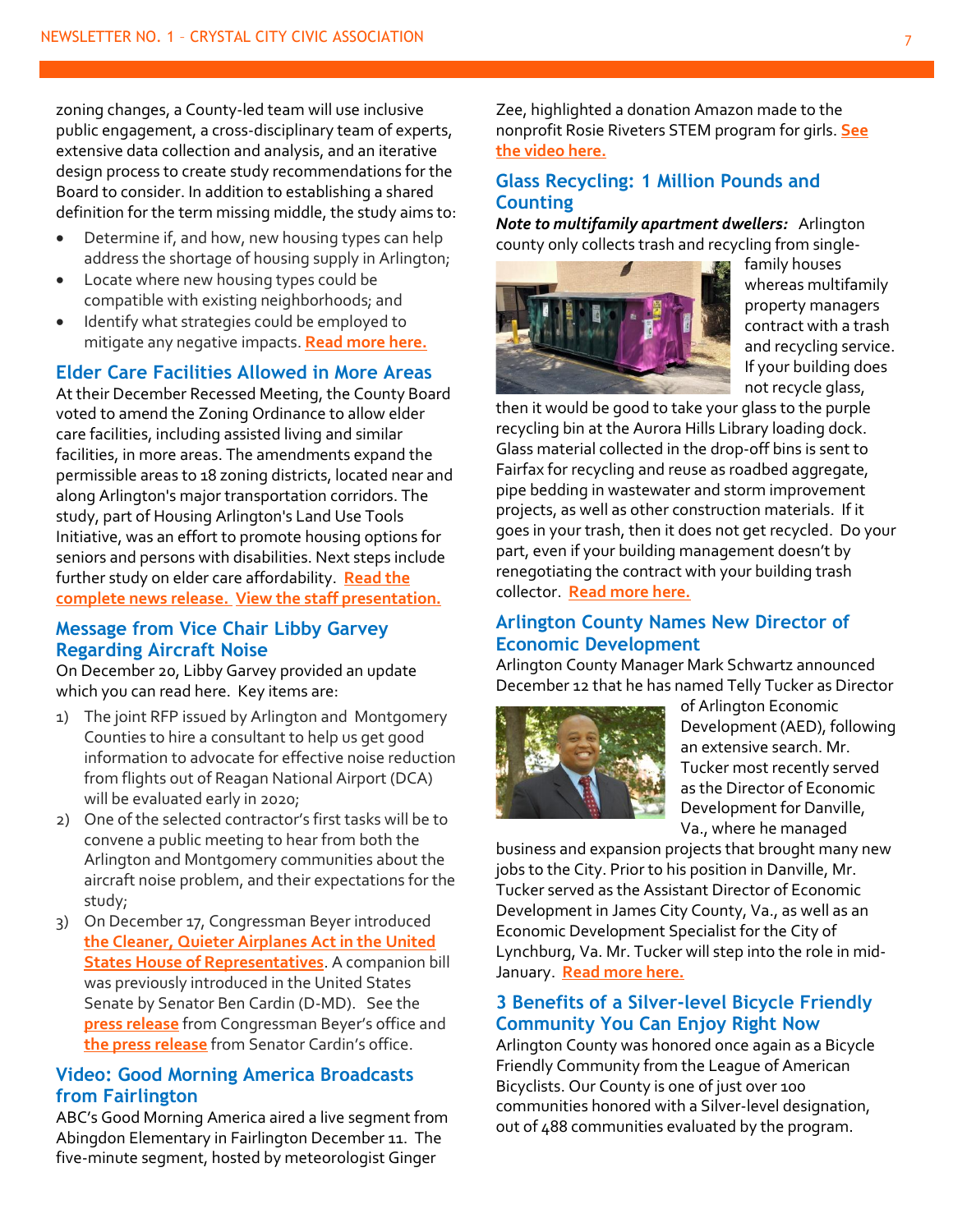- 1. 50 miles of shared-use trails and 40 miles of dedicated bike lanes, including a growing number of protected and buffered bike lanes
- 2. Meet some new friends on a bike ride

3. Learn to ride (or learn to ride more confidently) **[Read more here.](https://newsroom.arlingtonva.us/release/silver-level-bicycle-friendly-community/)**

#### **D.C. area's rent increases among the highest in past decade**

People in Greater Washington paid the fifth most total rent during the past decade, but its rent growth was slower than several major markets, including Seattle, San Francisco and Atlanta, according to a recent report from Seattle-based Zillow. Zillow looked at the rent increases for 50 largest metros in the U.S., and the Washington D.C. metro area saw a 55.6 percent increase in the 2010s. The average annual rent increase was 3.7%. People in the D.C. area paid \$133.6 billion in rent in the past decade, behind only New York, Los Angeles, San Francisco and Chicago. Nationwide, renters spent a combined \$4.5 trillion during the 2010s with \$512 billion spent on rent in 2019 alone. While rent is up 2.3 percent from last year, overall rent increases slowed in the latter part of the decade, Zillow (Nasdaq: ZG) said. **[Read more](https://www.bizjournals.com/washington/news/2019/12/18/d-c-areas-rent-increases-among-the-highest-in-past.html?ana=e_wash_bn_editorschoice&j=90368121&t=Breaking%20News&mkt_tok=eyJpIjoiWXpGak1qYzNabU15TURFeSIsInQiOiI2N0FUUFFMOHRkcnF1dTR6U1hMclF5VFpMNUZCcmc4c3gzSmMrMkFzdHBmYk0xVGgrZ1JcL3lKOUZMYXd4Q3NTK25IZFhFN3I5aTRHQnJBeldJQm1uTTNzV1RIdVBhQlk3b3ZuM3dETXB6T09Idjdtc2JYekxFT1hmVFhHUElaV2cifQ%3D%3D)  [here.](https://www.bizjournals.com/washington/news/2019/12/18/d-c-areas-rent-increases-among-the-highest-in-past.html?ana=e_wash_bn_editorschoice&j=90368121&t=Breaking%20News&mkt_tok=eyJpIjoiWXpGak1qYzNabU15TURFeSIsInQiOiI2N0FUUFFMOHRkcnF1dTR6U1hMclF5VFpMNUZCcmc4c3gzSmMrMkFzdHBmYk0xVGgrZ1JcL3lKOUZMYXd4Q3NTK25IZFhFN3I5aTRHQnJBeldJQm1uTTNzV1RIdVBhQlk3b3ZuM3dETXB6T09Idjdtc2JYekxFT1hmVFhHUElaV2cifQ%3D%3D)**

#### **The 2020 Census**

One of the most important events of 2020 is the Census, which every 10 years counts everyone living in the country, regardless of immigration status. A fair and accurate count is at the heart of our democracy and is the basis for determining legislative representation, helps plan for needs and services, and is the basis for federal funding. As a result, Arlington receives millions of federal dollars for transportation, public safety, education, health and human services, and more. The invitation to take the census will arrive in mailboxes beginning March 12– and folks can take the census on line or by phone. For those who have not completed the census by April, an additional paper copy will be mailed to households. And if folks have not completed the census by May, the US census bureau will have workers contact households directly to assist them in completing the questionnaire. The online and phone option will remain throughout the process.

#### *FYI, Crystal City is one of the top 3 hardest to count census tracks in the entire county.*

#### **Census 2020 Jobs Available**

The Constitutionally-mandated 2020 Census is underway and the US Department of Commerce's Bureau of the Census is hiring hundreds of people temporarily in Arlington and the rest of northern Virginia over the next few months to help carry it out. The principal position available is that of Enumerator. The pay is good (\$25-\$27.50/hour in Arlington) and the hours are flexible.

Additionally, there are many good reasons for our community to ensure that Census participation is as complete as possible, since the results impact Congressional representation and federal funding for education, healthcare, infrastructure, and other areas. Further, Personally Identifiable Information (PII) collected by the Census is confidential under Title 13 of the US Code. PII is never shared with other government agencies or any other entity or person.

For more information and to apply, please visit **<http://2020census.gov/jobs>**

### Other Issues

#### **New Bus Route Dulles to Union Station**

The new year will bring new service from Virginia Breeze, the state government's two-year-old intercity bus service. The Virginia Department of Rail and Public Transportation has announced plans for a pair of new routes for the coming year, including twice daily service between Danville and Washington's Union Station, a 250-mile route that will travel along U.S. Route 29 and Interstate 66, including potential stops in Lynchburg and Charlottesville and at Washington Dulles International Airport. **[Read more here.](https://virginiabreeze.org/)**

#### **Southern Entrance Debate Resurfaces at Potomac Yard Metro Groundbreaking**

After 20 years of planning, work has started on the Potomac Yard Metro station. Officials past and present came together December 19 at the future Potomac Yard Metro station, currently the parking lot of Regal Potomac Yard movie theater. The goal is to have the station opened by March 2022. Not all of those residents are happy with the way the station is currently structured. A southern entrance to the station was initially promised to local residents, but swelling costs for the site resulted in the entrance being eliminated. Almost as controversial as the change was the revelation that members of the City Council and staff privately knew about the change but continued to say publicly said the south entrance was still planned. **[Read more](https://www.alxnow.com/2019/12/19/southern-entrance-debate-resurfaces-at-potomac-yard-metro-groundbreaking/?mc_cid=984ee87c18&mc_eid=e22d65c5c2)  [here.](https://www.alxnow.com/2019/12/19/southern-entrance-debate-resurfaces-at-potomac-yard-metro-groundbreaking/?mc_cid=984ee87c18&mc_eid=e22d65c5c2)**

#### **Alexandria Bans Electronic Scooters from All City Sidewalks**

*Unlike the Arlington County Board*, the Alexandria City Council's voted December 14 to ban electronic scooters from sidewalks across the city. The new ordinance reads: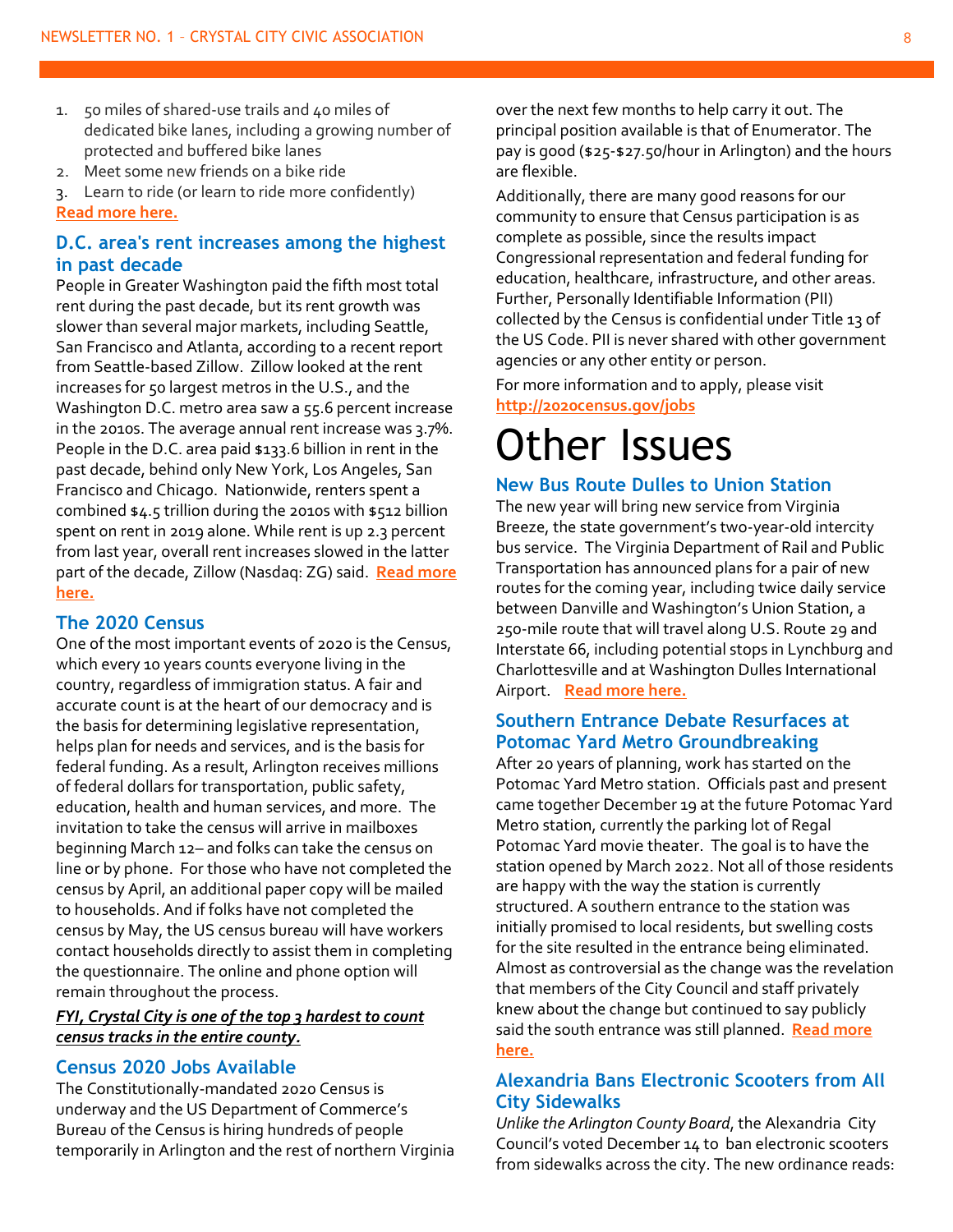"Riding a micro-mobility device on all sidewalks within the city shall be prohibited." **[Read more here.](https://www.alxnow.com/2019/12/16/alexandria-bans-electronic-scooters-from-all-city-sidewalks/?mc_cid=501bb915a1&mc_eid=e22d65c5c2&fbclid=IwAR13zU5iRz7f-voGzuK8JINr5y3qscjmFtwujubYI-BOkqAyFfhB9nVg0Gc)**

#### **Metro Capacity and Reliability Study**

Metro released several preliminary concepts to improve reliability, meet future ridership demand, and better serve customers on the Blue, Orange and Silver lines. The concepts, part of the two-year Blue/Orange/Silver Capacity and Reliability Study, include a range of infrastructure improvements and service alternatives to address both short- and long-term needs. View the invited to provide input and suggest additional ideas for improvements through an online survey. **The survey, available in English and Spanish, will be open through January 6.**

#### **Project Journey: Work moves forward on a new concourse at Reagan National Airport**

Airport officials had originally planned to open the new security checkpoints in fall 2020, several months before



the new concourse was expected to become active. But unanticipated problems at the construction site have put that portion of the project more than

a year behind schedule. It is now scheduled to open in the latter part of 2021.

Work on the new concourse, however, continues to move forward. The building is slated to open in July 2021. The concourse, which will connect to Terminal C, will have 14 gates, an American Airlines Admirals Club lounge, and more than 14,000 square feet of additional retail and food offerings. The 230,000-square foot building will sit on the north end of the airport on a site previously occupied by MWAA's corporate offices and two hangars. **[Read more here.](https://www.washingtonpost.com/local/trafficandcommuting/work-moves-forward-on-a-new-concourse-at-reagan-national-airport/2019/12/30/65235d8a-1dd1-11ea-8d58-5ac3600967a1_story.html?utm_campaign=local_headlines&utm_medium=Email&utm_source=Newsletter&wpisrc=nl_lclheads&wpmm=1)**

#### **New Restaurants at Airport Gate 35X**

A half dozen restaurants will be opening in the new 14-



concourse currently under construction at Reagan National Airport. The new eateries that will open to travelers in the replacement for DCA's infamous "Gate 35X" include four local companies — Elevation Burger, Timber Pizza, Founding Farmers and Mezeh — as well as two national chains: Peet's Coffee and P.F. Chang's. A WHSmith book store and a Capitol File-branded travel store are also planned. **[Read more here.](https://www.arlnow.com/2019/12/19/six-restaurants-coming-to-dcas-new-concourse/?mc_cid=ae769e3ea4&mc_eid=e22d65c5c2)**

#### **Crystal City BID Updates**

You can **[subscribe to our newsletter](https://www.crystalcity.org/subscribe),** follow us on [twitter](http://sg.geomailer.net/wf/click?upn=Vq-2BQveWjclNF-2BKWuDWwBHzxB2pFfrXszDPfYMvvWM-2Fo-3D_zb1QXmC-2FYFlCc5N0qvmxlcutV0U4XTkGEX-2F6dYUcpcskbBHlVPpFL42WURR7ItJODzR9ZhJ5G3OZNqrZGLqchZ-2Bv822rykBoF4wKqwMIm6V1F-2B08Am-2F4tKn-2Fz1S1wiM3e2iLr1xAKmYRFvskoZnBQpSiyd6DmPxZQTBhqj3DmlfpVxTWdMVhkVZKMQAJdqFx0YSk924-2BFNeVOutf-2BBI4aDlPW-2F2susSPDMGTYLa7xZ-2F-2B1dQq22w6EhNi6aEaRTbzfK0JFYrdiKegBlFDdz2PT1m1oNsVGDr-2Fpv-2BGsDJjVHQ-3D) or instagram@ccbid), and Like Us on **[Facebook](http://sg.geomailer.net/wf/click?upn=zOwe-2FII-2FqKYuL3cnbEEfYsTP-2FkLd-2BCGcwKgCdHb5rA2bC-2FkpzKFEePrBOFm5fmuL_zb1QXmC-2FYFlCc5N0qvmxlcutV0U4XTkGEX-2F6dYUcpcskbBHlVPpFL42WURR7ItJODzR9ZhJ5G3OZNqrZGLqchZ-2Bv822rykBoF4wKqwMIm6V1F-2B08Am-2F4tKn-2Fz1S1wiM3vdZyqYCp33rGxeeOJgO-2F1660UmDaDGY8gHdsP9baDPwIYG-2BdqrLVfsTnu7-2BnhgLfibx22-2B8F5fmw3M9rHU6Gp84EQAS51huZ3WdvctHP0scQWImru93Eb-2FwPhtJ9xE7gdLrhr5osFx62e4TuiYSJGTcSwOWGlAorD82kdzRVPKc-3D)** for the most current information.